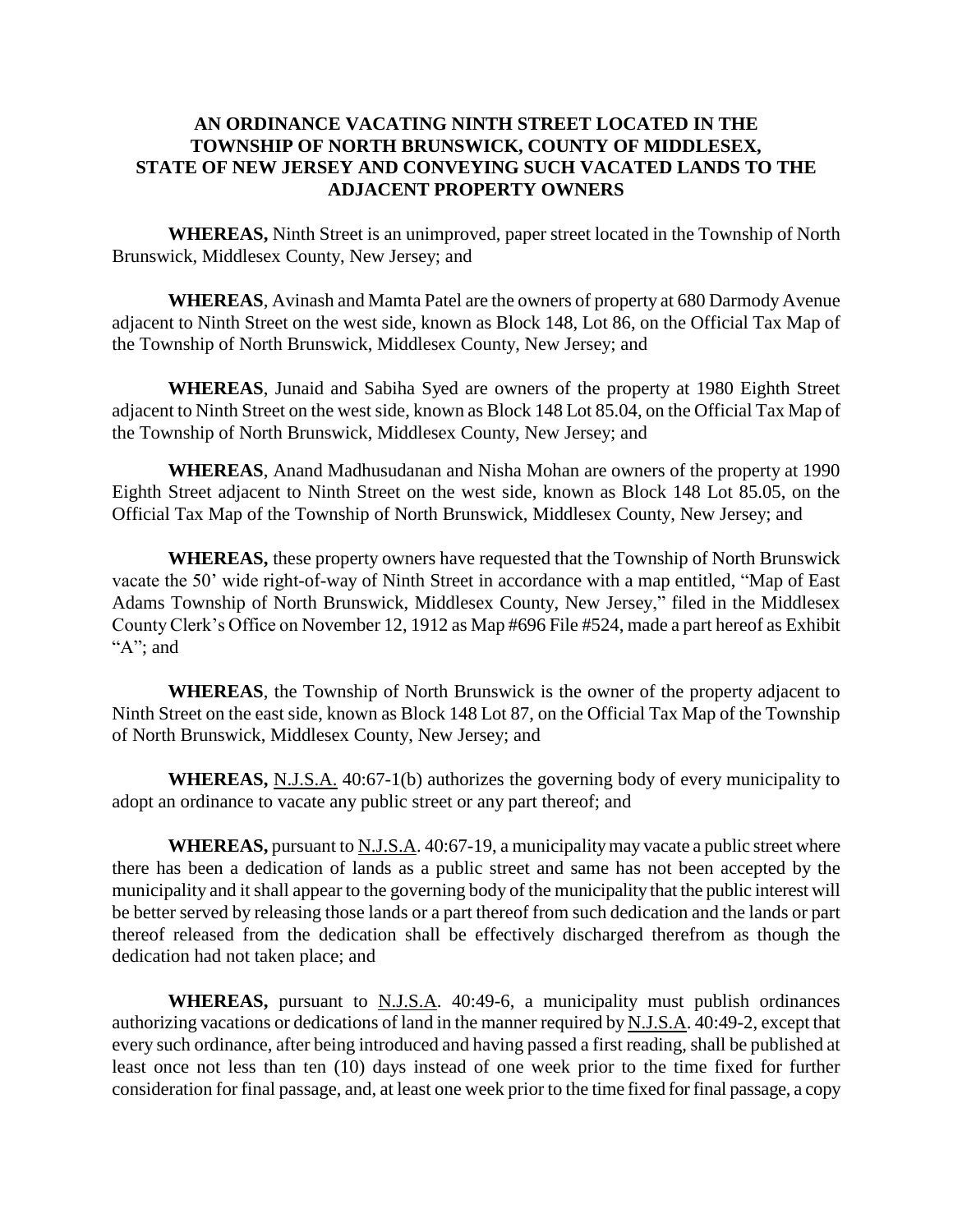of such ordinance, together with a notice of the introduction thereof and the time and place when and where the ordinance shall be considered for final passage shall be mailed to every person whose lands may be affected by the ordinance; and

**WHEREAS**, pursuant to N.J.S.A. 40A:12-5 and N.J.S.A. 40 A:12-13, a municipality has the power to acquire or sell any real property for a public purpose through negotiated agreement; and

**WHEREAS,** the Township Council of the Township of North Brunswick has determined that it would fulfill a public purpose to vacate Ninth Street (as shown and more fully described in Exhibit "A" attached hereto and made a part hereof) as same is not needed nor used as a public street, and to convey the vacated lands to the adjacent property owners in accordance with law.

**NOW, THEREFORE, BE IT ORDAINED,** by the Township Council of the Township of North Brunswick, County of Middlesex and State of New Jersey that Ninth Street, as more fully described in the attached Exhibit "A" be and is hereby vacated; and

**BE IT FURTHER ORDAINED,** that the vacated lands formerly comprising Ninth Street are to be conveyed to the adjacent property owners, Avinash and Mamta Patel, Junaid and Sabiha Syed, Anand Madhusudanan and Nisha Mohan, and the Township of North Brunswick in accordance with law, and shall merge, consolidate with, and made part of their respective properties identified as Block 148 Lot 86, Block 148 Lot 85.04, Block 148 Lot 85.05, and Block 148 Lot 87 on the Official Tax Map of the Township of North Brunswick, Middlesex County, New Jersey; and

**BE IT FURTHER ORDAINED,** that the Mayor and Township Clerk are hereby authorized and directed to execute any documents which may be required to convey the aforesaid vacated lands; and

**BE IT FURTHER ORDAINED,** that the Township of North Brunswick, pursuant to the provisions of N.J.S.A. 40:67-1(b), hereby expressly reserves and excepts from vacation all rights and privileges currently possessed by public utilities (as defined in N.J.S.A. 48:2-13) and by any cable television company (as defined in the Cable Television Act, N.J.S.A. 48:5-1 et seq.), to maintain, repair and replace their existing facilities in, adjacent to, over or under the street, or any part thereof, to be vacated; and

**BE IT FURTHER ORDAINED,** that, pursuant to **N.J.S.A.** 40:49-6, the Township Clerk shall publish this Ordinance in the manner required by N.J.S.A. 40:49-2, except that after same has been introduced and passed a first reading, this Ordinance shall be published at least once not less than ten (10) days prior to the time fixed for further consideration for final passage, and the Clerk shall, at least one week prior to the time fixed for final passage, mail a copy of this Ordinance, together with a notice of the introduction thereof and the time and place when and this Ordinance shall be considered for final passage to every person whose lands may be affected by this Ordinance; and

**BE IT FURTHER ORDAINED,** that within sixty (60) days after this Ordinance becomes effective, the Township Clerk shall file a copy thereof, certified by her, under the Seal of the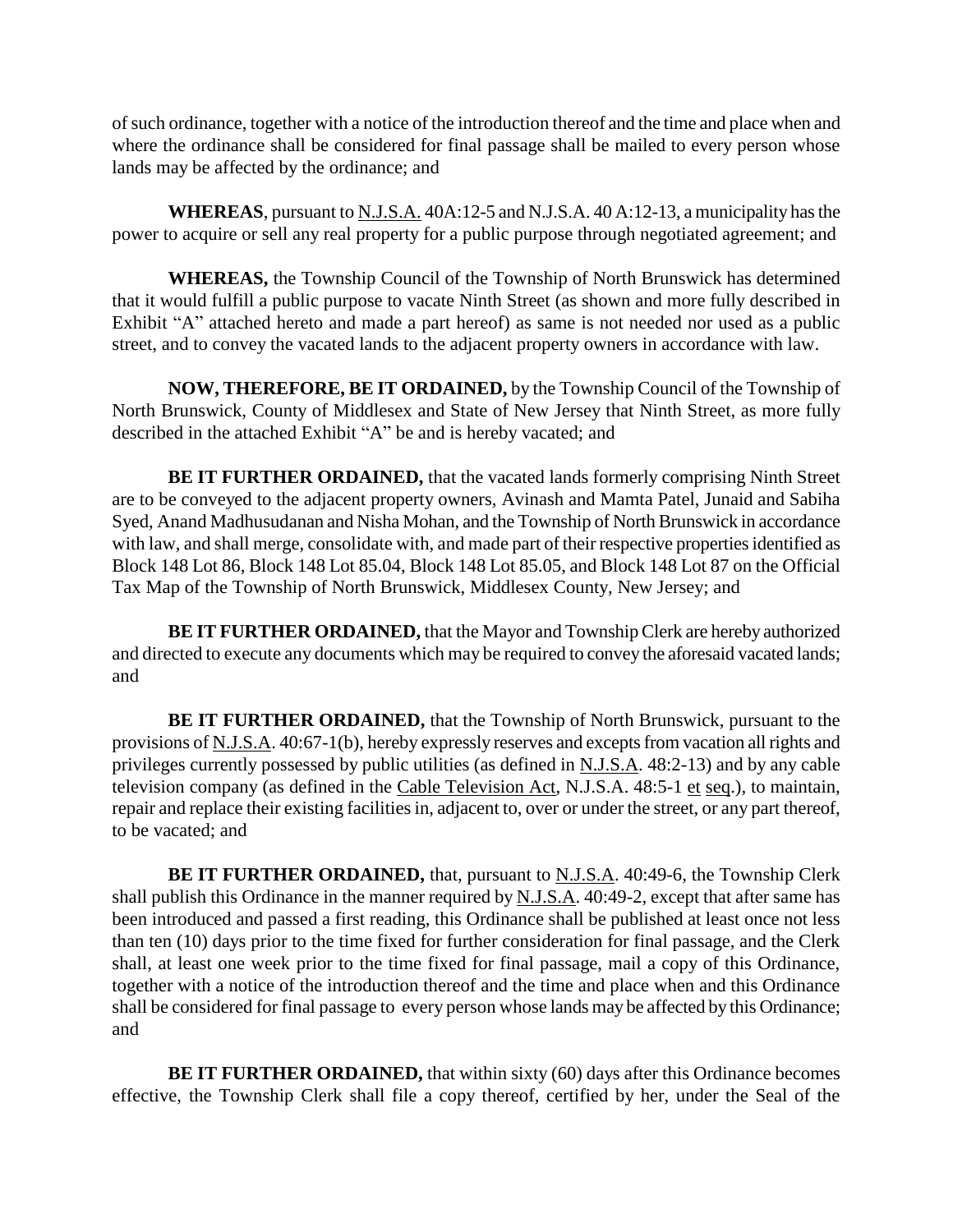Township of North Brunswick to be a true copy of such Ordinance, together with a proof of publication thereof, in the office of the Middlesex County Clerk to be recorded in a book with proper index to be provided for this purpose entitled "vacations", in accordance with the provisions of N.J.S.A. 40:67-21; and

**BE IT FURTHER ORDAINED,** that if any section, paragraph, subsection, clause or provision of this Ordinance shall be adjudged by the courts to be invalid, such adjudication shall apply only to the section paragraph, subsection, clause or provision so adjudicated, and the remainder of the Ordinance shall be deemed valid and effective; and

**BE IT FURTHER ORDAINED,** that any ordinances or parts thereof in conflict with the provisions of this Ordinance are repealed to the extent of such conflict; and

**BE IT FURTHER ORDAINED, that this Ordinance shall take effect upon passage and** publication in accordance with applicable law.

#### **TITLE**

This Ordinance shall be known and may be cited as the Ordinance Authorizing the Vacation of Ninth Street

\_\_\_\_\_\_\_\_\_\_\_\_\_\_\_\_\_\_\_\_\_\_\_\_\_\_\_\_\_\_\_\_\_\_\_ \_\_\_\_\_\_\_\_\_\_\_\_\_\_\_\_\_\_\_\_\_\_\_\_\_\_\_\_\_\_\_\_\_\_\_\_

Michael C. Hritz Justine Progebin Director of Community Development Business Administrator

\_\_\_\_\_\_\_\_\_\_\_\_\_\_\_\_\_\_\_\_\_\_\_\_\_\_\_\_\_\_\_\_\_\_\_\_

Ronald Gordon, Township Attorney (Approved legal form)

#### **RECORDED VOTE FIRST READING: JUNE 27, 2022**

| <b>COUNCIL MEMBER   YES   NO   ABSTAIN   NOTES</b> |  |  |
|----------------------------------------------------|--|--|
| <b>MEHTA</b>                                       |  |  |
| <b>GUADAGNINO</b>                                  |  |  |
| <b>LOPEZ</b>                                       |  |  |
| <b>ANDREWS</b>                                     |  |  |
| <b>SOCIO</b>                                       |  |  |
| <b>DAVIS</b>                                       |  |  |
| <b>MAYOR WOMACK</b>                                |  |  |